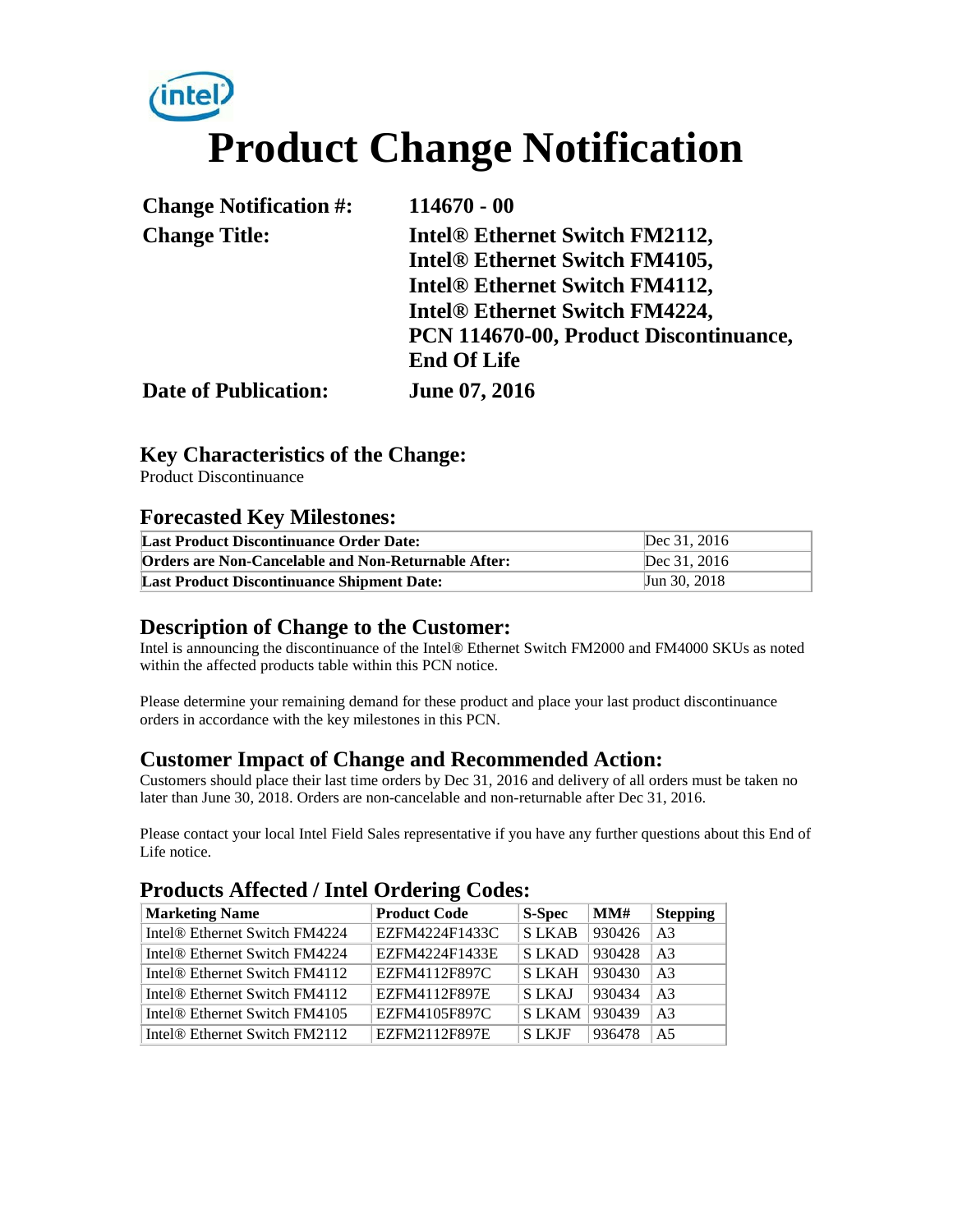### **PCN Revision History:**

**Date of Revision: Revision Number: Reason:**

June 7, 2016 00 00 Originally Published PCN